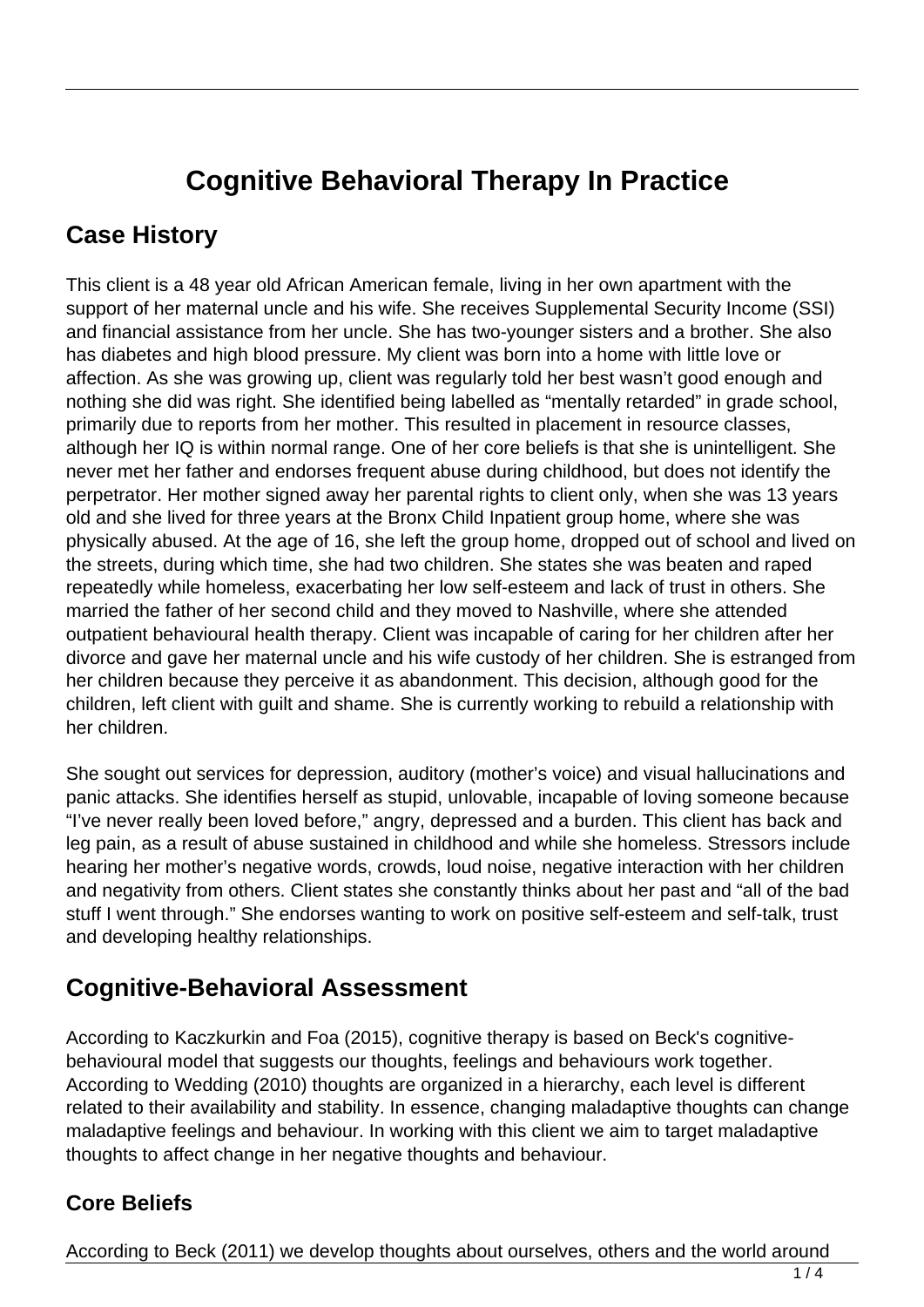us, which shapes their core beliefs or absolute truth, fundamental basic beliefs. Cognitive Behavioral Therapy (CBT) teaches us that these beliefs begin to develop in our formative years and strengthen through our experiences (Beck, 2011). These core beliefs are not, necessarily, based on accurate information. My client believes she is worthless, as she reports, based upon the fact that her mother regularly told her she was worthless and stupid and that no one wanted to be around her. Client states she has never had anyone treat her well. She will focus on the negative thoughts and feedback from others, but discount positive feedback she receives.

#### **Intermediate Beliefs**

Core beliefs are the fundamental beliefs that are central to how we see ourselves, our world and others (Chand, Kuckel, & Huecker, 2019). These beliefs are the rules that shape the way we perceive and manage information. They directly impact the development of intermediate beliefs which are the attitudes, rules and assumptions. These intermediate beliefs influence a person's perspective and are responsible for how a person thinks, feels and behaves, according to Chand, Kuckel, and Huecker (2019). Our thoughts dictate our feelings, which dictates our behaviour. It's important to adapt all three to affect change. My client described being very angry once she heard about a family gathering, that no one had mentioned to her. She said that she is ALWAYS left out. She got angry and thought it was just another example of everyone leaving her out and she deserves to stay mad. In reality, she was invited, but at that time all of the details had not been finalized.

#### **Automatic Thoughts**

Automatic thoughts are spontaneous in nature and are triggered by specific situations and can be relevant to a person's past experience (Khoury and Ammar, 2014). These thoughts are created from assumptions. My client has excessive automatic thoughts that she verbalizes regularly, no matter the subject matter. She will pick up a book and at the first difficult word will think, "I'm too dumb to know this word or to learn." This and many other negative automatic thoughts are created as a result of her treatment as a child. She assumes she is not worthy to teach or smart enough to learn. She is unaware of the automatic thought, but it shapes her perceptions and how she experiences things in her life.

### **Feelings And Behaviors Associated With Automatic Thoughts**

As previously suggested, our thoughts, feelings and behaviours work together. If we change our distorted thoughts, we will likely change our feelings and behaviours, as well. Unfortunately, if we do not address the thoughts, then we will remain in the vicious cycle of negativity and distorted feelings and behaviours. According to Beal (2019), the therapist works with the client to identify maladaptive thoughts and change them to a more positive and realistic thought pattern. I usually tell my client that we are putting the negative thoughts on trial. My client believes she is unlovable because she has only had negative and abusive relationships in the past. She is estranged from her children and states her uncle and other family treat her like a child. This client will quickly state that she will never be married again, because all they want to do is abuse and take advantage of her. She automatically speaks negatively about the suggestion of a family event or visiting with any family members and frequently discusses the fact that her mother "gave me to the state of New York" when she was just 13 years old.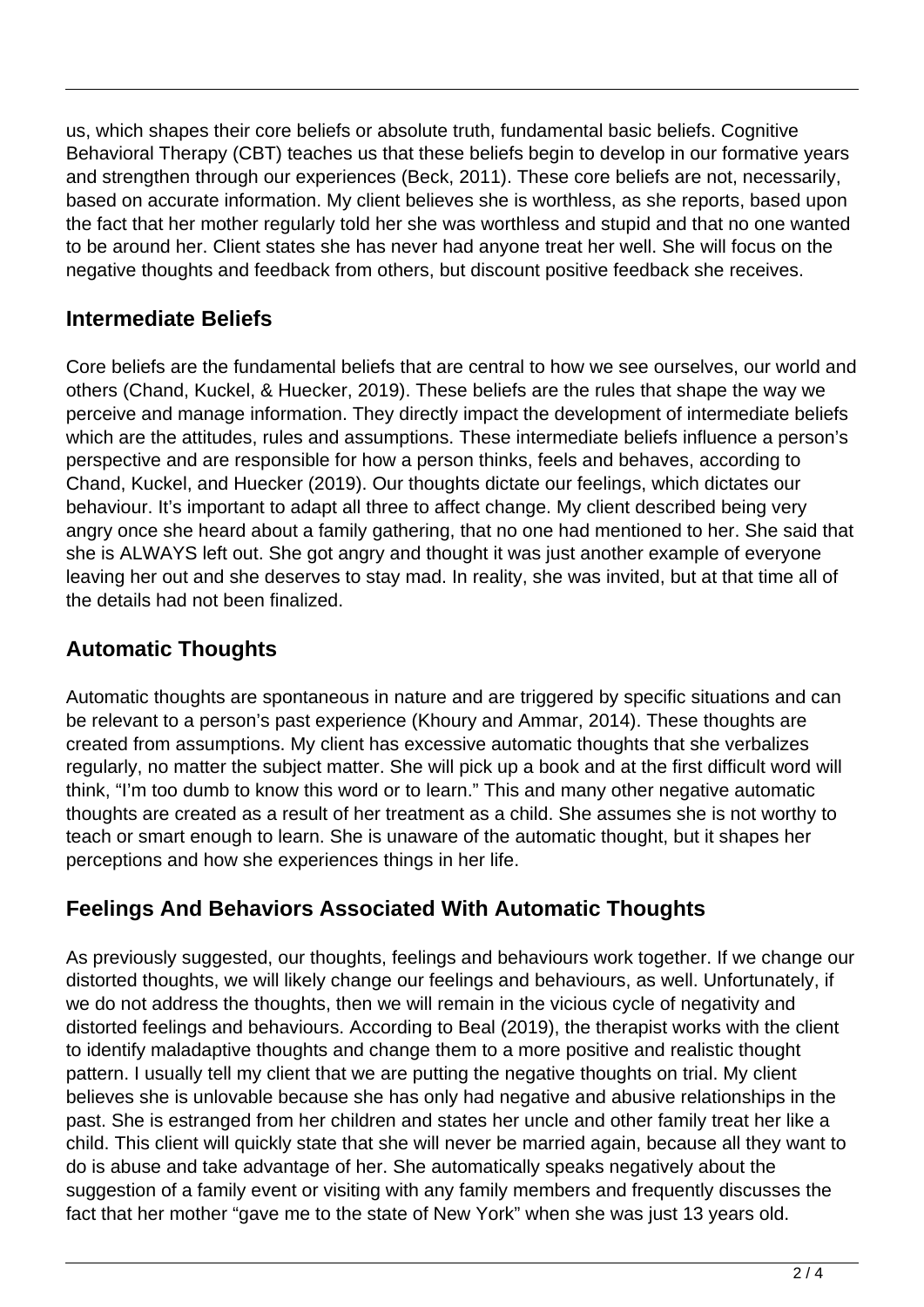## **Self-perpetuating Cycle - Describe How Client's Reactions And/or Interpretation Of Events Acts To Reinforce Presenting Problems**

Breaking the cycle of cognitive distortions is very important to improve our thoughts and feelings. People develop a pattern of thinking, behaviour and feeling, which is self-perpetuating. Khoury and Ammar, (2014) stated we must change the pattern to break the cycle of cognitive distortions and to improve our feelings and behaviour. My client is learning to image a large stop sign when she begins to think of, or discuss her mother giving her up at 13 years of age. We also work on looking at things in the here and now and in the future, rather than continuing to focus on the negative past experiences. This client has signed up for GED classes and is excited about it.

## **Treatment**

During CBT, the therapist and client work together to identify those maladaptive core beliefs and change patterns of thoughts, feelings and behaviour to become more positive and useful to the client and improve their life. CBT is customized to meet the need of the specific client. It is not a cookie cutter approach. I began working with this client to customize her treatment goals during our first meeting. From the initial assessment, I had a plan in place to present to her and gain her feedback to ensure it was something that would work and fit her needs. We discussed CBT and identified goals she would like to work on. The goals for this client, in her own words: Increase positive mood and develop positive self-esteem.

#### **Goal 1: Increase positive mood**

Objective 1: Client will identify and process two mood symptoms and effects on relationships per month as reported by therapist and case manager in progress notes over three months.

Objective 2: Client will identify and process increasing awareness of two triggers to mood change per month as reported by therapist and case manager in progress notes over three months.

#### **Goal 2: Develop positive self-esteem**

Objective 1: Client will identify at least two instances between each session when she was able to use learned cognitive-behavioural techniques to reduce the duration, intensity, or impact of negative self-thoughts as reported by therapist and case manager in progress notes over 3 months.

Objective 2: Client will identify at least two instances between each session when she was able to use learned cognitive-behavioural techniques to increase thoughts of positive self-worth as reported by therapist and case manager in progress notes over 3 months.

I have used cognitive restructuring with this client to assist her in identifying the cognitive distortions and the distorted core beliefs that traps her in the negative cycle. My client is able to more readily identify those negative thoughts and is working to consciously be aware of her the thoughts. She is using cognitive behavioural techniques reviewed and practice during our meetings to increase her positive thoughts of self. My client continues to struggle with past